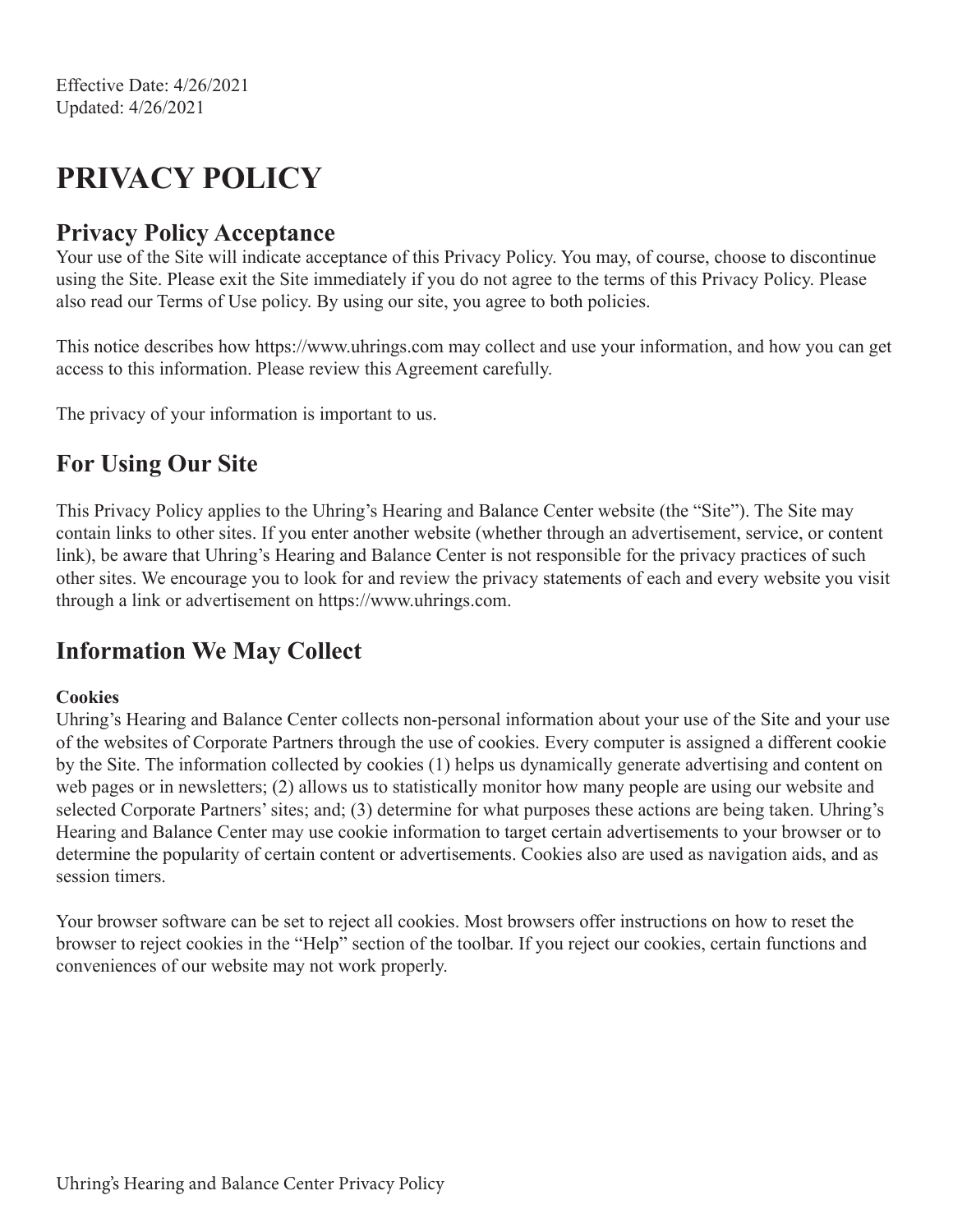# **Identifiable Information We Collect:**

Uhring's Hearing and Balance Center collects personally identifiable information you provide when you sign up to receive our e-mail newsletter, call our phone number, send us an e-mail, send us a message through our online forms, or through public forums, and/or reach out to Uhring's Hearing and Balance Center via online chat. We may use the personally identifiable information you provide to respond to your questions, provide you specific services you select, help you navigate the information on the Site, conduct follow-up surveys, and send you e-mails about website maintenance and updates.

By using our Site, we may collect categories of personal information including, but not limited to:

- Your name:
- Address;
- Phone number;
- E-mail;
- Date-of-birth:
- Geolocation, and;
- IP Address

Personally identifiable information that we collect may be shared or stored internally within our sister companies, subsidiaries, and parent company to facilitate proper functioning of the site, further our legitimate business interests, and/or compliance standards.

# **Information Collected by Third Parties Not Acting on Uhring's Hearing and Balance Center's Behalf**

Corporate Partners or advertisers on the Site may use their own cookies in advertisements served on the Site and in correspondence sent to you. Some advertisers use companies other than Uhring's Hearing and Balance Center to serve their ads and to monitor users' responses to ads, and these companies ("Ad Servers") may also collect non-personal information through the use of cookies on our website. In certain situations, information collection may be facilitated by momentarily directing your browser to the website of an Ad Server or other third party acting on behalf of the Corporate Partner, or advertiser before redirecting your browser to its proper destination (e.g., back to the Site to show the ad or to the advertiser's website); this redirection process will not be apparent to you.

Uhring's Hearing and Balance Center does not control these third parties' use of cookies or how they manage the information they gather through them. However, we do require Corporate Partners, advertisers, and Ad Servers who collect cookie information through our website to agree to protect the information they collect. Certain Ad Servers allow you to prevent them from collecting data through the use of cookies.

You may opt-out of third party data collection. In order to do so, you must opt-out of such data collection through each individual site, adjust the settings within your device or browser, or visit the Network Advertising Initiative Opt-Out Page.

We use the following third party cookies on this website and its pages:

Google Tag Manager Google Analytics LeadsRX Uhring's Hearing and Balance Center Privacy Policy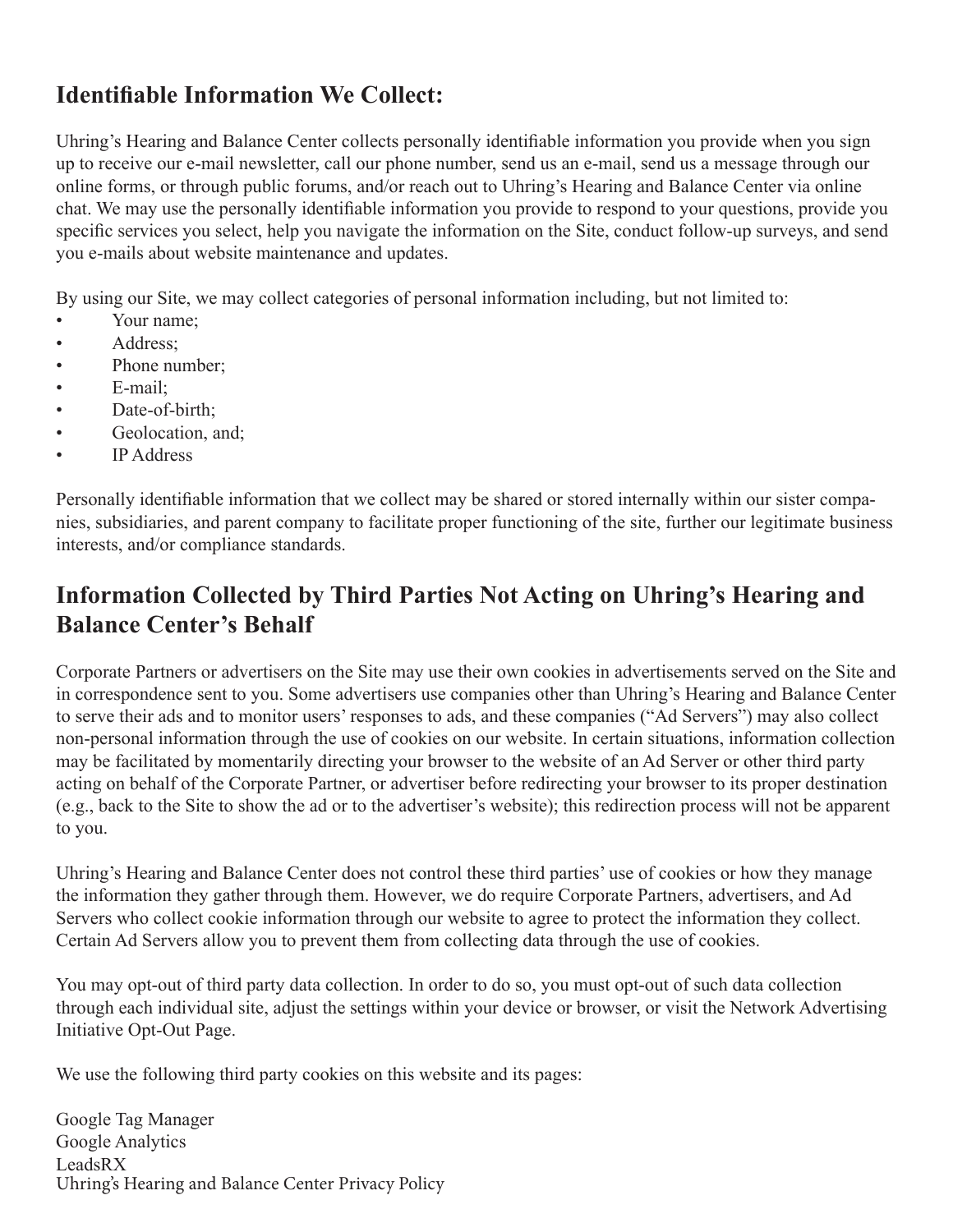# **Disclosure of Your Information**

Except as set forth in this privacy policy or as specifically agreed to by you, Uhring's Hearing and Balance Center will not disclose any personally identifiable information it gathers from you on our Site. We will only release personally identifiable information to third parties: (1) to comply with valid legal requirements such as a law, regulation, search warrant, subpoena, or court order; or (2) in special cases, such as a physical threat to you or others. In the event that we are legally compelled to disclose your personally identifiable information to a third party, we will attempt to notify you unless doing so would violate the law or court order. In addition, we may disclose personal information as described below.

#### **Disclosure of Aggregate Information**

Uhring's Hearing and Balance Center may provide anonymized, aggregate information to third parties. For example, we might inform third parties regarding the number of users of the Site and the activities they conduct while on the Site. We might also inform a company (that may or may not be an advertiser on our site) that "30% of our users live east of the Delaware River" or that "25% of our users dispense hearing aids." We require parties with whom we share aggregate information to agree they will not attempt to make this information personally identifiable, such as by combining it with other databases.

#### **How Uhring's Hearing and Balance Center Handles Privacy and Security Internally**

Listed below are some of the security procedures Uhring's Hearing and Balance Center uses to protect your privacy:

- Uses firewalls to protect information held in our servers;
- Closely monitors and limits the number of Uhring's Hearing and Balance Center employees who have potential access to your personally identifiable information;
- Follows best practices for password security;
- Requires all respective Uhring's Hearing and Balance Center employees to abide by this Privacy Policy and be subject to disciplinary action for violations thereof, and;
- Securely stores your data.

Despite Uhring's Hearing and Balance Center's efforts to protect your personally identifiable information, there is always some risk that an unauthorized third-party may exceed access or that transmissions of your information over the Internet will be intercepted.

#### **Contacting Uhring's Hearing and Balance Center Regarding Your Personal Information**

If you have a complaint, problem, or want to delete your personally identifiable information from our systems, or update the personally identifiable information that you have provided to us, please e-mail us at https://www. uhrings.com or call us at 814-641-4327. Our FOP will forward your complaint to the appropriate internal department for a response or resolution. We try to answer every e-mail within 48 business hours, but we may not always able to do so.

# **FOR CALIFORNIA RESIDENTS:**

In addition and/or in accordance with the rest of our Privacy Policy, you have a right to know and request information regarding the categories of personal information and actual personal information we collect or sell, as well as what categories of personal information and actual personal information we share with or sell to third parties and categories of third parties. You also have the right to request the categories of sources from which

Uhring's Hearing and Balance Center Privacy Policy